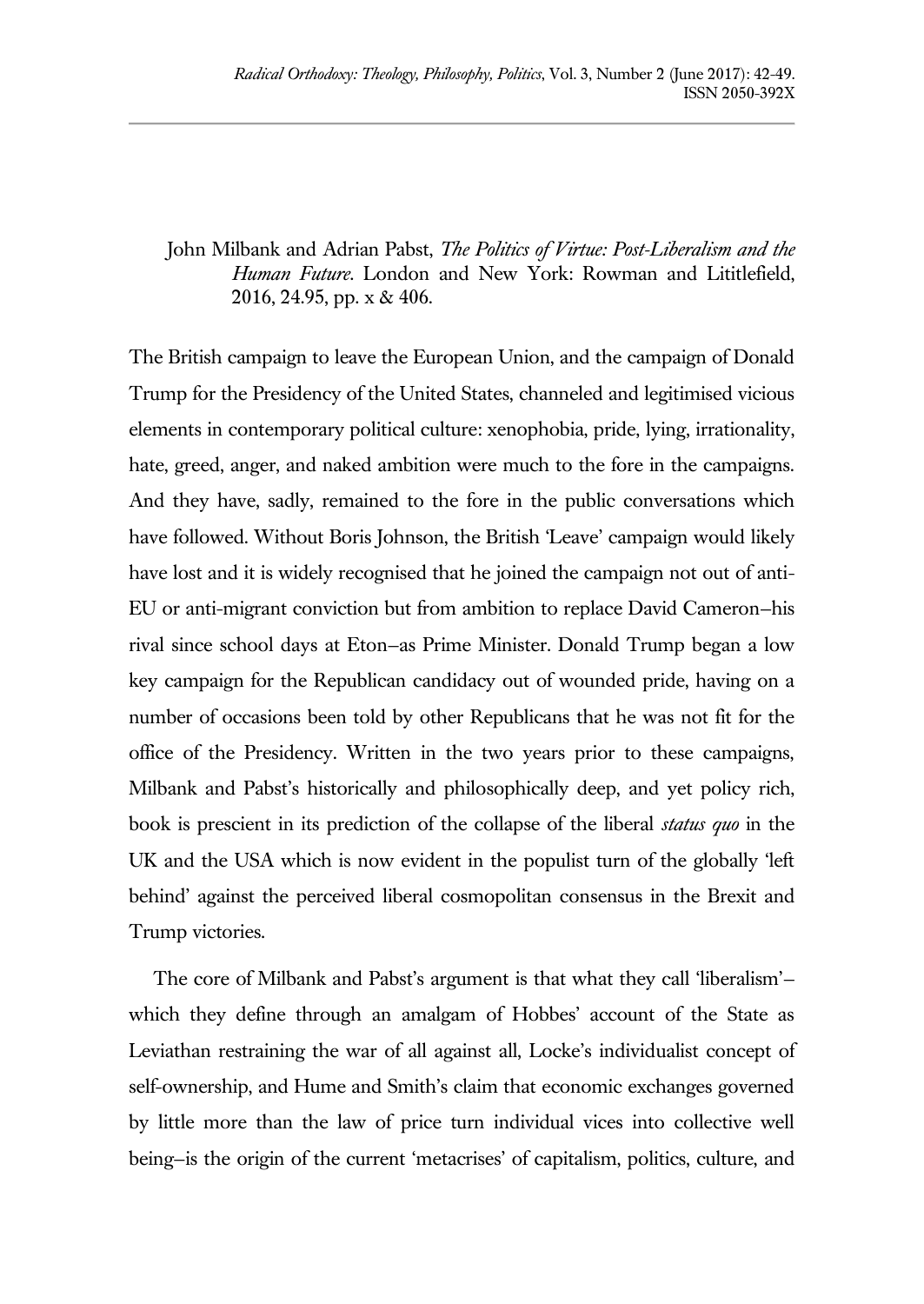the nations. These metacrises were deferred from the end of the last century by foolish post-imperial incursions—from the 'Falklands War', and the tragically illconceived 'War on Terror' to the disastrous intervention in Libya. But since 2008 the interconnected metacrises of capitalism, democracy, culture, and globalism (and the metacrisis of nature which also finds subsidiary reference) are increasingly proving beyond the capacity of established political parties, or technocratic elites, to manage or resolve. These metacrises may only be resolved, they argue, by abandoning the tired divisions of left and right, conservative and radical, and by reviving the classical and Christian accounts of moral and political virtue and rejecting the core claims of liberalism.

If it is the work of philosophy to repair the world, as Novalis argued, then this book is philosophy of a high order. Unlike Milbank's earlier sole-authored works, this book is organised so that chapter-length genealogies of the metacrises it describes—in politics, economics, culture and education, and international relations—are followed by policy chapters in which the authors lay out a remarkably detailed imaginary of what a 'post-liberal' politics would look like, albeit fleshed out primarily in relation to the economy, institutions, lands and people of the British Isles, and especially England. The four genealogies have a shared and broadly anti-modern *telos*—they trace the origins of the current crises from the English Tudor Reformation, through the Enlightenment, to modern State and Corporation directed technocratic rule. The four repairs are more finegrained but they too share a pattern. They have in common the view that the purpose of being human is to be in communion with other souls and other beings, and that human society and its economic, political, and cultural institutions, ought to be ordered so as to enable persons to become more fully human through induction into constructive economic vocations and the contemplation of nature and of God. The purpose of human institutions is to educate citizens to perceive their transcendent and common goods, and to enable, but not coerce, citizens to work towards these goods in collectivities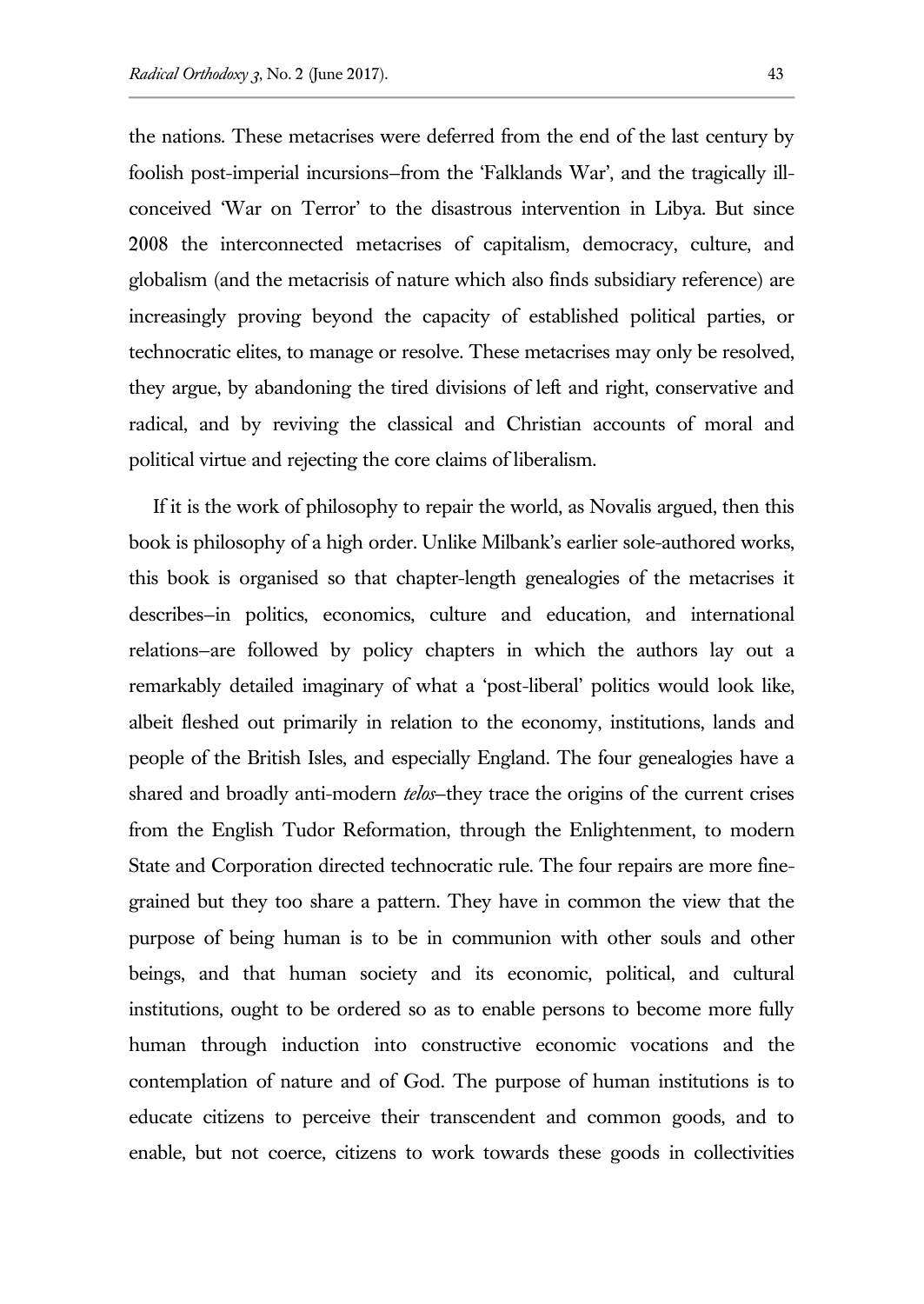which are governed by the virtues of 'economic justice and social reciprocity' which are more differentiated, more local, more genuinely plural, and smaller, than the organs of modern States, or superstates like the EU, or modern economic corporations.

Liberal politics has the 'constitution of individualism' and relies on a negative definition of what individuals want, which is freedom from coercion and from limits on their own choices from the needs of other persons or the plans of other agencies. Liberals—or adherents of liberalism which is the more common usage in this book—assume that there are no widely agreed common goods which societies ought to be ordered to foster other than the restraint of theft and civil violence. This conception of political individualism underwrote the rise of an over-bearing State which, particularly since 1945, took upon itself evermore works of charity and of cooperative planning and organisation. In medieval Europe ecclesially-shaped charity and cooperation had fostered the institutions of apprenticeships and trade guilds, common pastures, city governments, landowner parliaments, law courts, monarchy, universities and schools, and smallholder farming. But secular liberalism gradually dissolves conceptions of common and transcendent goods towards which these institutions are originally directed. And the consequence is the neoliberal turn of political institutions and governance towards economic management in which the dominant publicly recognised values are merely those of capital, consumer goods, and money. Repair of the political effects of these tendencies is identified in the recovery of a Christian conception of political society as a parliament of souls, and of persons as political animals destined to political participation: it was these conceptions which gave rise, in the Christian Middle Ages, to the principal institutions which endure, albeit in more secular form, in British society, but which economic liberalism is dissolving. Repair of the resultant tendency of liberal politics to oscillate between a 'debased popular will' and an oligarchic and technocratic elite is identified in the proposed recovery of the plural and mixed constitution of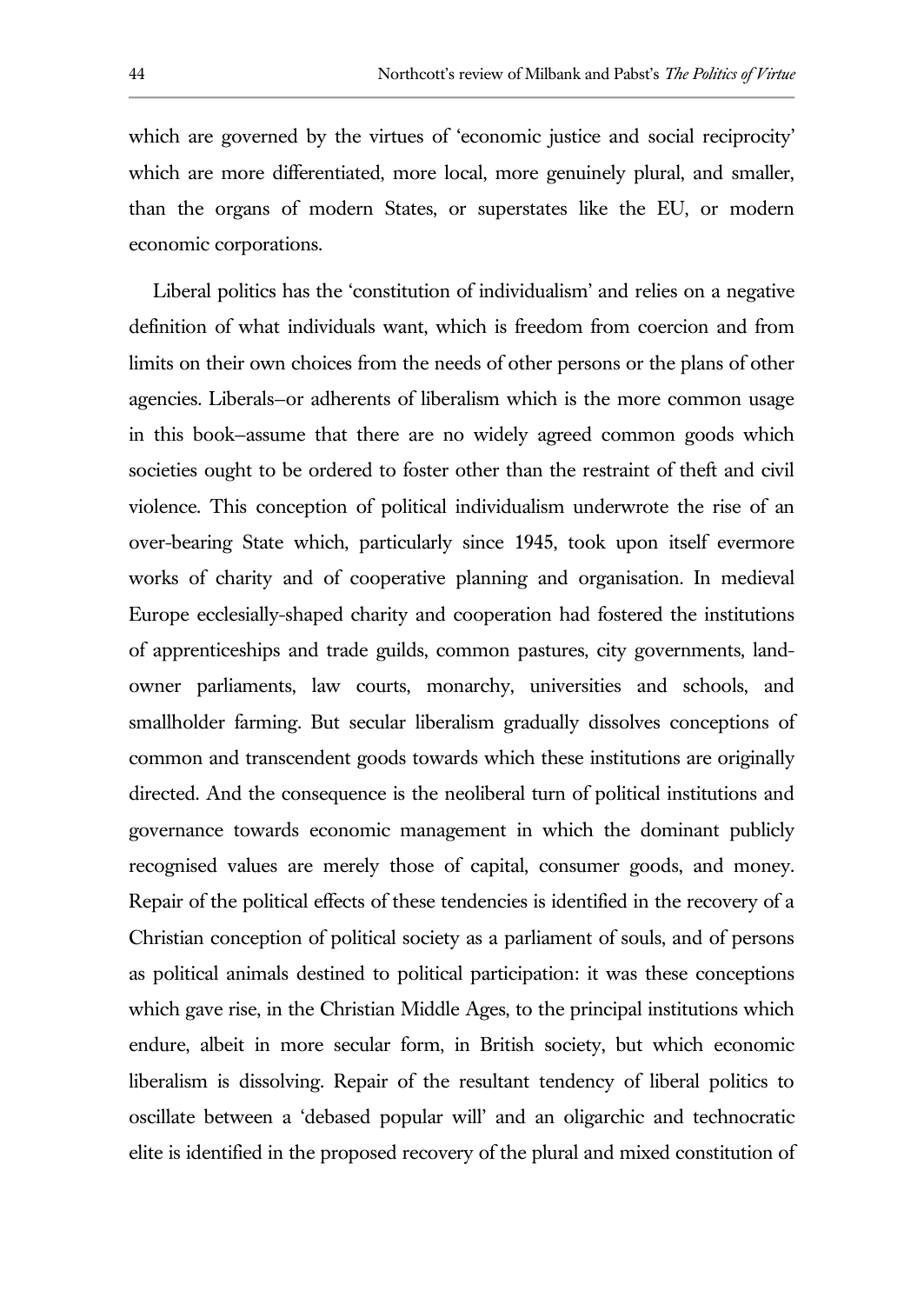the England of the Elizabethan Settlement when governance was exercised in a multiplicity of corporate, personal and societal forms, from city guildhalls to the monarchy. In a Romantic reading of that pre-reformation world, Milbank and Pabst underwrite, surprisingly uncritically, the unique fusion of the ancient order of Melchizedek, from which sacred lineage the English coronation service still traces the authority of the monarch, with the parish system of the Church of England, the Houses of Parliament, the judiciary, and the local government of cities and shires.

The critique of economic liberalism lies at the centre of the book and begins from the recognition that capitalism imposes a secular logic of commodification which desacralises both human life and nature. Drawing on Karl Polanyi, Milbank and Pabst argue that the original turn in eighteenth and nineteenth century Britain of persons into wage labour, and of land into rental value, and the resultant disembedding of productive exchange from pre-modern communities and gift-exchange, is the deep cultural origin of the metacrises of the twentieth-first century which were heralded by the 2008 financial crash. The global financial crisis was caused by debt being used to sustain economic distribution, since globalisation had out-sourced much industrial waged employment, and financialisation had commoditised infrastructure, land and most public services. The transition of the economy from one based on land and labour into a speculative economy sees wealth increasingly abstracted from really existing communities of persons, or land areas, and creates a newly disordered capitalism in which artificial scarcities are created. These scarcities—for example the scarcity of employment in continental Europe or of housing in Britain since the financial crash—reflect the needs of finance capital which a technocratic elite decided anti-democratically, should predominate over real human need, causing the populist backlash. The repair of neoliberal economism is found in a bringing together of Bruni and Zamagni's account of an Italian-style 'civil economy' with Catholic Social Teaching and especially the latter's emphasis on social justice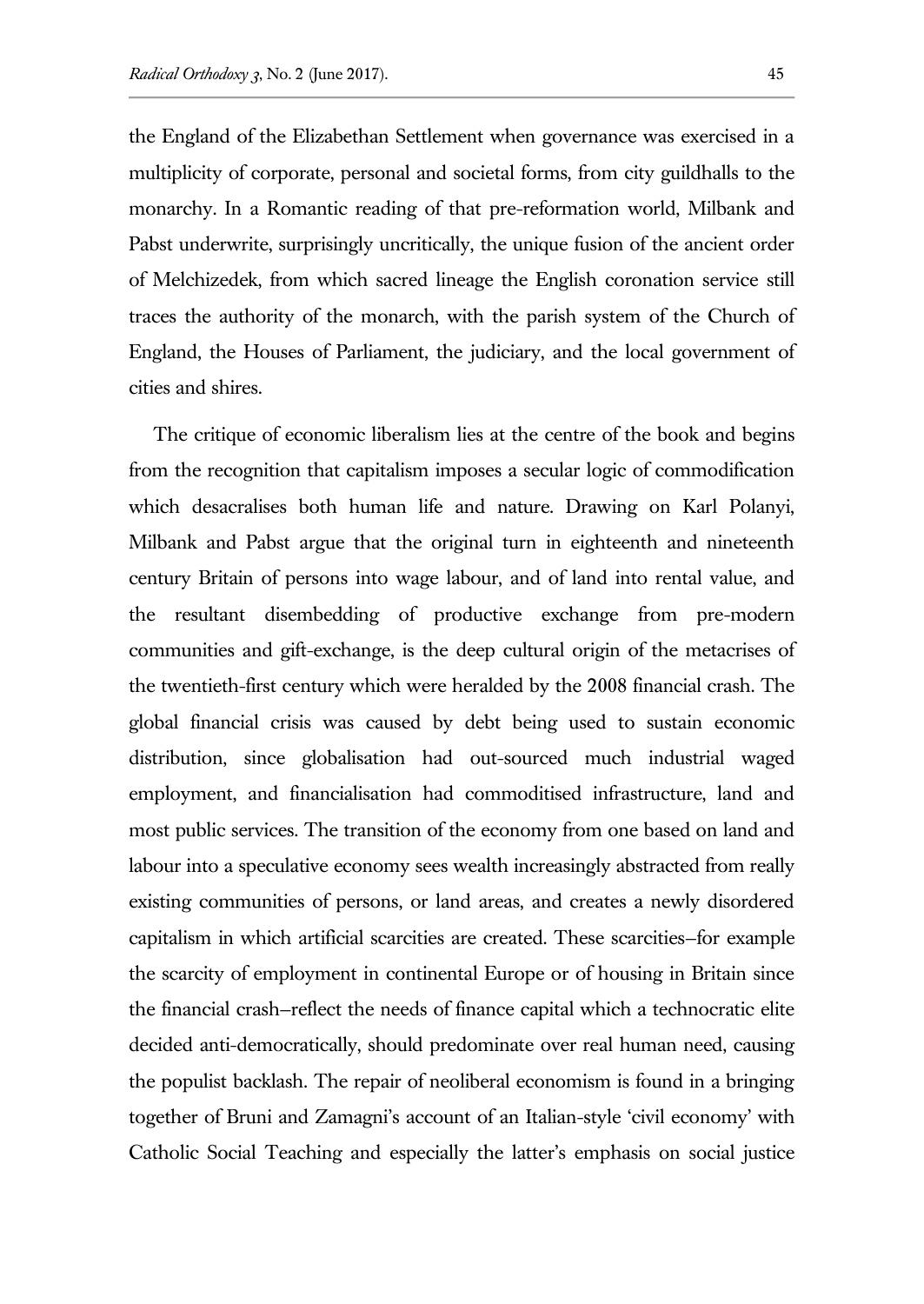and the common good. The chapter on civil economy is in policy terms the strongest in the book and contains detailed propositions on more ethical approaches to corporate governance, on the recovery of human making as economic vocation, on the benefits of regional, cooperative manufacturing and food production, on the restraint of debt and the sharing of risk, on the 'wise use' of land, and more broadly on the return of an ethical economy.

The third genealogy and policy area the book addresses is cultural liberalism. The broadest of the book's four themes, this chapter ranges widely from libertarianism and political correctness to gender-shifting and the scientific reengineering of life, including of children. Here the core theological claim of the book is more fully elaborated, which is that the finest fruits of Western humanism, and the resources for its future repair, lie in Christian spirituality and sacramental communion. Secular liberalism is ultimately destructive of humanism, and especially of popular political agency, because of its 'refusal to acknowledge the reality of the soul and the ontologically irreducible relation between the realm of the psychic and the realm of the political' (275). Human life is directed towards its true ends—the parliament of souls, the beautifying of nature and the city through benign production, and the love of transcendent goodness and God—through education. And the debasement of education as the business-oriented, and increasingly business-run, shaping of persons to be resources for and agents in market transactions is among the deepest of all denigrations of Christian humanism currently being realised in what the authors call 'Anglosaxondom'. The cultural repair involves the 're-forming' of formation through a range of recovered approaches and organisational forms including: the abolition of national curricular and a return of power in the classroom to teachers; re-emphasis on British cultural heritage and Christian history in schools; a genuine attempt to reinstitute apprenticeships for crafts and trades on the German model; the reduction in the number of universities and the reinauguration of other tertiary institutions to promote and sustain technical,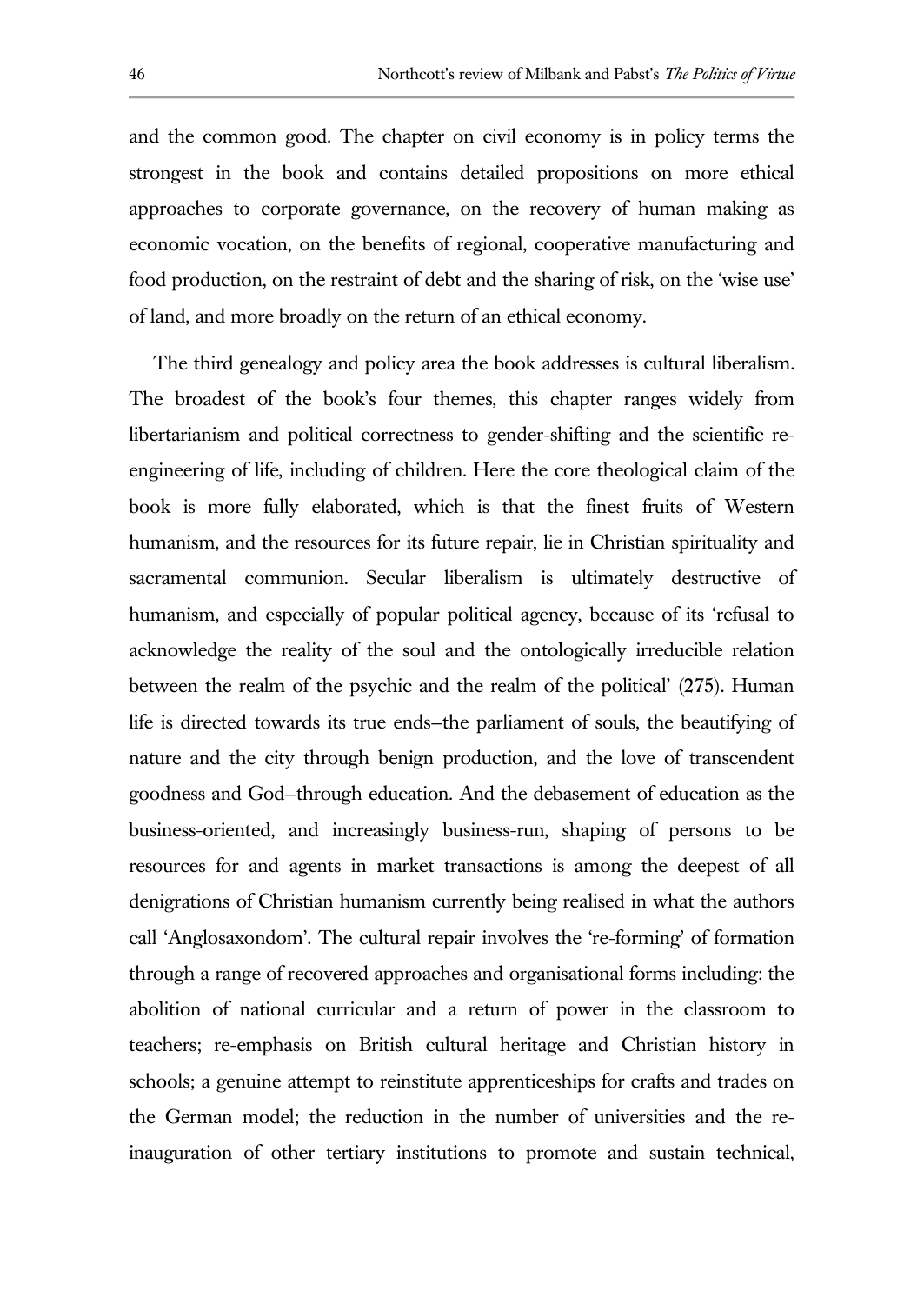skilled and craft work linked with a renewal of guild-governance of such work; the restoration of genuine self-governance to universities and the abolition of the top-down, debt funded, market-oriented reorganisation of Higher Education in Britain that threatens its charitable origins and purpose, and enhancement of the role of faith schools.

The final theme which is called the 'metacrisis of the nations' covers an even larger terrain than the others, including the history of empire, the origins and travails of national sovereignty, and the emergence of globalisation and its discontents as revealed by Brexit. These last chapters are briefer than what has gone before and more controversial. Empire, and especially its British form, is treated in an uncritical way. But few who have dwelled for any length of time in a former British colonial possession would take the view that Britain governed its empire with a view to advancing a global common good rather than its own interests. It is true that the British permitted churches and missions to build more schools and hospitals than the Dutch or the Portuguese. But the destruction of India's pre-colonial textile economy and the pre-independence violent partition of India and Pakistan; the imperially-underwritten theft of tribal lands by white settlers in Africa and the subsequent division of Africa across tribal boundaries into a number of near-ungovernable 'national' terrains; the long war against independence in Malaya—all these and many more sagas underwrite the predominance of economic over civilising missions in the British Empire. And it is precisely the continuing flows of refugees from ungovernable nations and colonially-decimated economies that is a major focus of resentment among the many British people who, finding themselves left behind by the imperiousness of remote global economic agencies in their own regions, voted in the EU Referendum to 'take back control' of national borders, and re-assert political sovereignty over super-state power, by leaving the European Union. It may be, as Milbank and Pabst argue, that the British Commonwealth, and global networks of cities and regions, represent alternatives to more established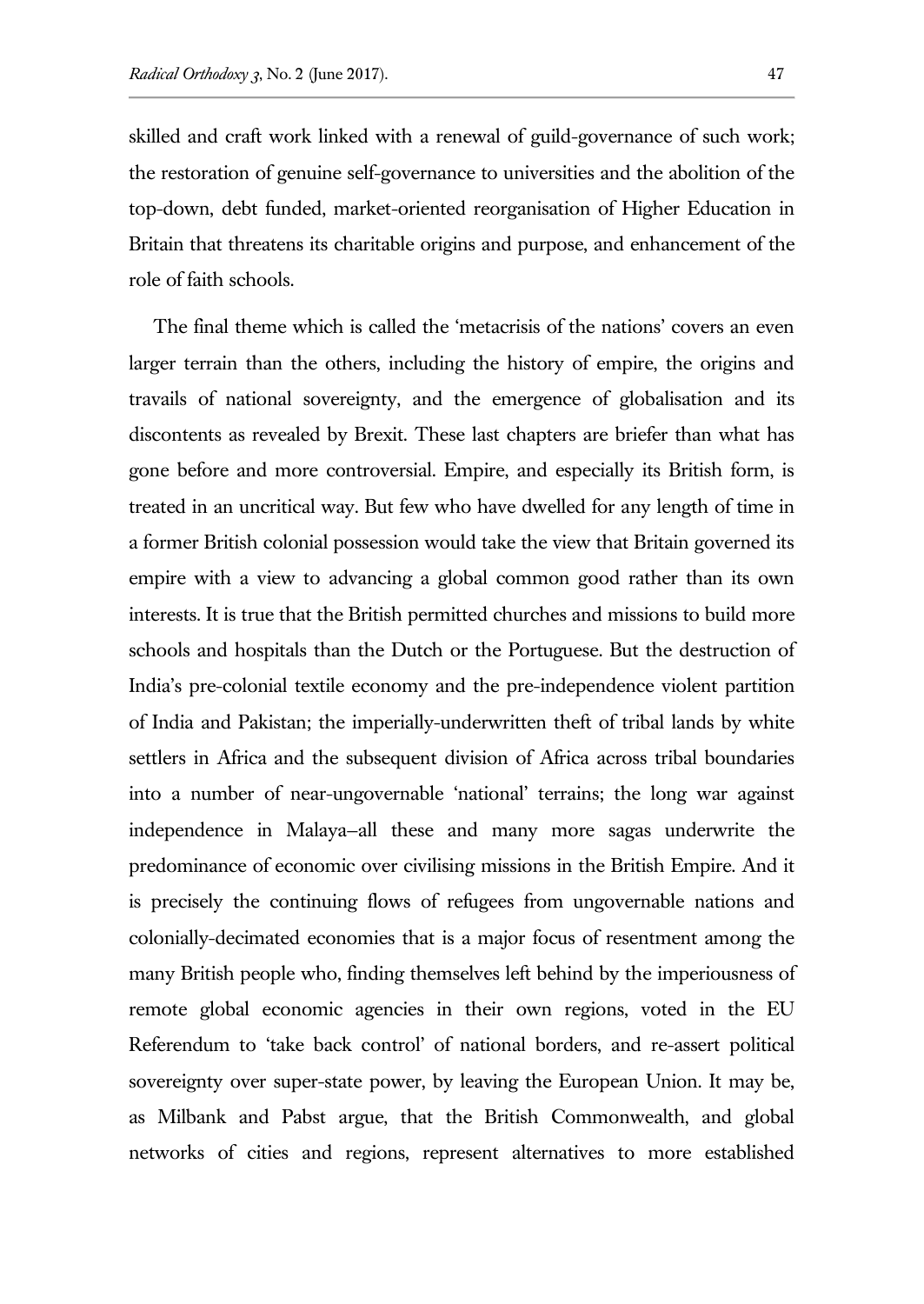attempts to generate intercommunion and agreement between nations, including most influentially cross-border trade, and the United Nations. However a more powerful exemplar of a true globalism is not the remnants of British Empire, or informal networks of city mayors, but the Roman Catholic Church, which remains the largest provider of schools, hospitals and development aid in Africa to this day, and whose internationalism was at least as much the progenitor of currently existing forms of capitalism and globalism as those liberal-shaped Anglo-institutions and practices which are, rightly, traced in this book to Britain's Tudor Reformation.

In a book of such extraordinary breadth and vision, it is inevitable that in parts its authors will make judgments with which others may strongly disagree. Perhaps the greatest likely source of such disagreement is not over empire however but over the definition of liberalism itself. Anglo-Saxon liberalism carries a huge amount of weight in the narration of the four metacrises the book describes, and at times it seems as if the responsibilities are just too great even for such intellectual giants as Hobbes, Locke, Hume and Smith. But it is precisely in its historical depth and philosophical vision that the authors pull off a rare feat in the human sciences, which is to combine an interdisciplinary meta-analysis, of the metacrises which currently engulf the West, and a sustained and practical imaginary of potential civilisational, ethical, and spiritual pathways out of them. This book is not only an analysis of metacrises but a set of meta-policy proposals which are both remarkably practical and real-world in their form and character while at the same time being situated in a rich and fruitful fusion of classical humanism and Christian political theology.

In Britain, France, and the United States a range of influential post-liberal analyses of the malaise of secularism and capitalism, and the rise of Islamism and populism, have been published, from Gauchet and Manent to Stiegler and Pickety. But none of these treatments has anything like the genealogical breadth